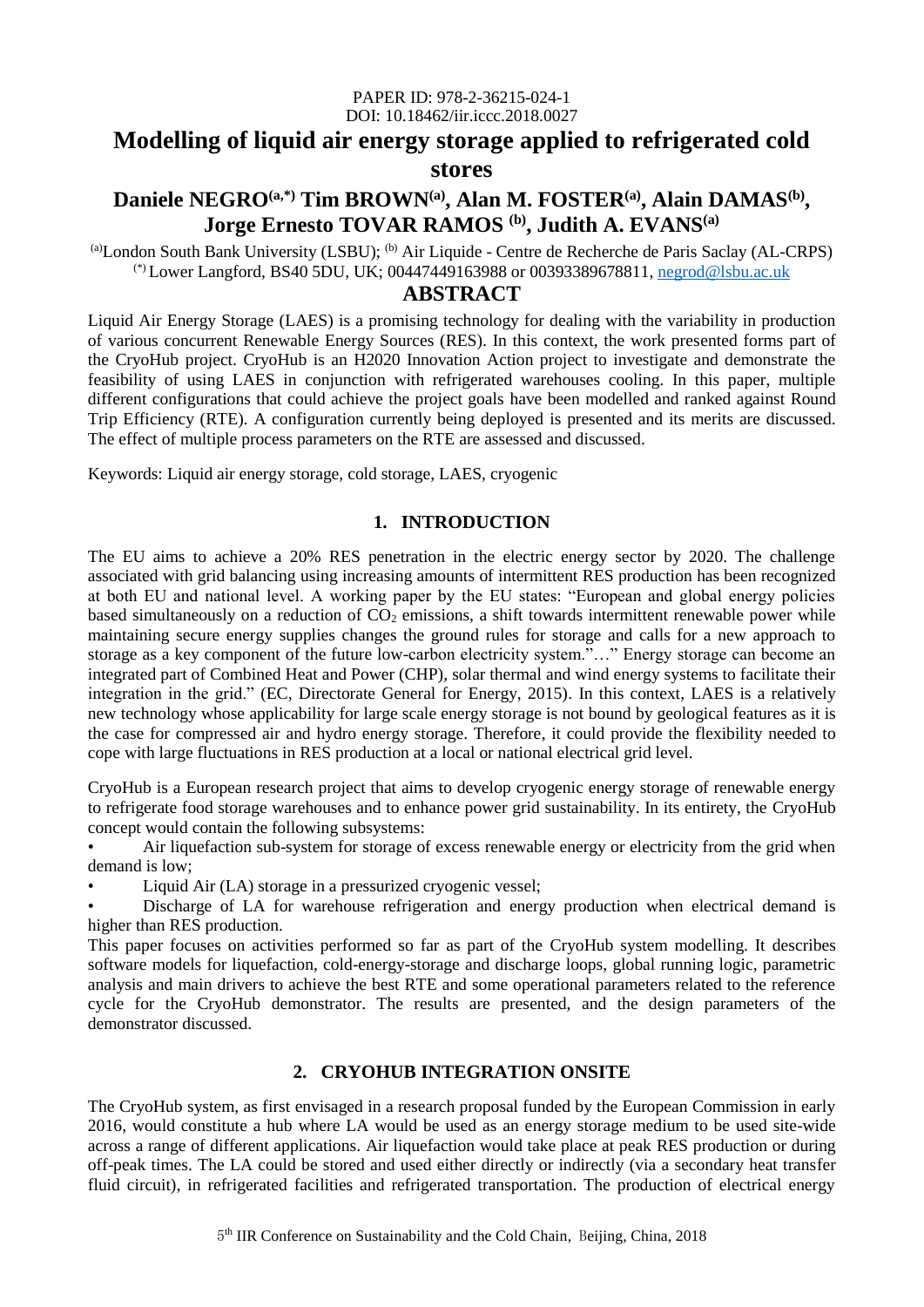from the enthalpy differential stored within the LA would take place via multiple expansion turbines generating electricity powering the site or feeding the grid at peak demand times. The large enthalpy change during evaporation of LA could be also stored and recycled to increase the liquefaction plant LA yield. Integration with onsite waste heat streams was also identified as a way to boost electricity production.

In this context, the industrial site where the CryoHub demonstrator will be implemented consists of three companies working together implementing system wide optimization, recycling and energy recovery. One of the companies produces and exports large quantities of food which arrives partially frozen to the second company which takes care of deep freezing and storage. The third company consists mainly of a joint venture between the first two companies and external stakeholders and processes the food processing waste from the first company to produce bio-methane which feeds piston generators that export around 1.6MW of

electricity to the grid and reject waste heat back to the food processing plant. The site further benefits from additional local 1MW peak solar Photo-Voltaic (PV) RES production and a 5MW Combined Heat and Power (CHP) plant running with methane from the gas network and providing heat at up to 800ºC. Additionally, there are plans to increase local production from RES by installing a 2MW wind turbine. Therefore, the site would be open to the possibility to incorporate LAES as a long term solution to grid fluctuations, reducing grid reliance on an industrial scale.

#### **3. POSSIBLE CRYOHUB CONFIGURATIONS**

The CryoHub system modelling activities initially considered 4 different methods that could be implemented alternatively or in parallel. These can be categorized in two separate concepts: standalone or with waste heat recovery. The LA discharge system is approximately equivalent to a Rankine cycle, with some additional features. The LA is pumped up to a set pressure or expanded from the LA storage pressure after evaporation.

#### **CYCLE A AND CYCLE B**

In a system similar to a previous LAES demonstrator deployed by Highview and described in Morgan*, et al.* (2014) the heat rejected during LA production is stored for later use to re-heat the flow at the turbine inlet or between stages. Similarly, most of the heat of evaporation absorbed by the LA during discharge could be recycled via a cold Heat Storage Medium (HSM) and fed back to the liquefactor during LA production. However, some of the



<span id="page-1-0"></span>**Figure 1 - CryoHub concept investigated: (A) CRYOBUB LAES with high temperature cold use in refrigerated warehouse and hot/cold energy recycle; (B) CRYOBUB LAES with high temperature cold use in refrigerated warehouse and hot/cold energy recycle; (C) CRYOBUB LAES as A) plus additional Cryogenic Rankine cycle and cold energy use in refrigerated warehouse; (D) CRYOBUB LAES as B) plus additional Cryogenic Rankine cycle and cold energy use in refrigerated warehouse**

high temperature cold energy could still be used in the refrigerated warehouse for cooling. This configuration would be able to recover most of the energy output in the form of electricity production. The concept is outlined in [Figure 1](#page-1-0) (A). The use of cold energy from the LA evaporator at lower temperatures than a normal refrigerated warehouse (running for example at -20ºC) may be beneficial when considering fast freezing. The use of liquid nitrogen spray freezing of food product is carried out in some food processing plants. Cryogenic cooling provides a short term increase in freezing capacity at a fraction of the footprint and CAPital Expenditure (CAPEX) of a mechanical blast freezer. This is due to the increased heat transfer coefficient and temperature difference between the food product and its freezing medium. Therefore, if the food processing plant already uses cryogenic freezing methods switching to LA for fast freezing and additional electric energy output has little impact on the production process. Concept (A) would require the least amount of energy streams integration and would be mainly suited for deployment in the refrigerated warehouse. Along these lines, concept (B) makes use of a waste heat energy stream and avoids storing hot energy from the liquefactor, thus reducing CAPEX.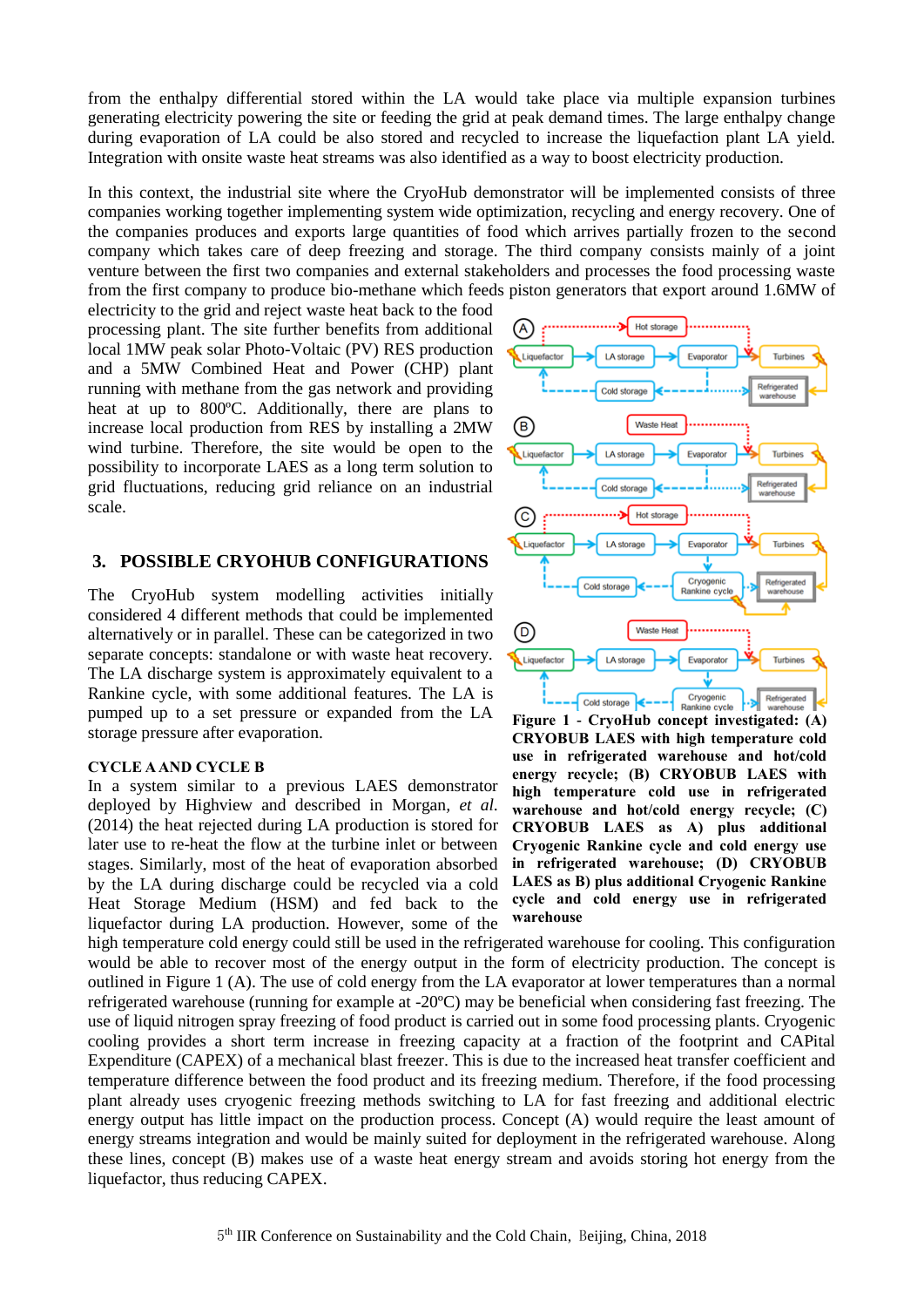# **3.1. CYCLE C AND CYCLE D**

In (C) and (D) the LA evaporator could be used as a condenser for an additional Cryogenic Rankine cycle using the enthalpy of evaporation of LA at a fixed low temperature point, while the refrigerated warehouse thermal mass provides the temperature point at which heat is extracted. Cycle (C) and (D) will generate electrical energy while transferring cold energy from the LA to the refrigerated warehouse. Some of the cold energy could also be recycled back to the liquefactor plant after storage in a cold HSM. However, the smaller amount of cold energy being recycled to the liquefaction plant means a smaller LA yield and, in turn, higher energy input to the liquefactor. In turn, the increased complexity makes more cooling power available to the refrigerated warehouse and some relatively small increase in electricity production. In parallel with Cycle (B), concept (D) makes use of a waste heat energy stream and avoids storing hot energy from the liquefactor.

### **4. MODELLING APPROACH**

Three configurations (A, B and D) were modelled by using NIST REFPROP (NIST, 2017) connected to Microsoft Excel and by using basic thermodynamic modelling methods. Once built, the liquefaction part of the model was cross checked against and independent Aspen Hysys model by Air Liquide - Centre de Recherche de Paris Saclay (AL-CRPS). The results of the comparison for a reference case have been reported in [Table 2](#page-2-0) and [Figure 2.](#page-2-1) The turbomachinery components efficiencies are assumed to be "state-ofthe-art" as if the system was designed and run at multi MW/MWh scale and are reported in [Table 1.](#page-2-2)



<span id="page-2-1"></span>**Figure 2 - AL-CRPS checks of Cryohub Liquefaction model by LSBU**

An interesting modelling problem was the calculation of the thermal-energy-storage efficiencies. The HSM was chosen to be gravel. Thermal properties as a first order approximation could be considered similar to quartzite and were taken from (E.D. Marquardt , et al., 2001). A Heat Exchanger (HE) with the air being charged / discharged transfers the cold energy being

<span id="page-2-2"></span>

| Table 1 - turbomachinery and heat exchangers key |            |  |  |  |  |  |  |  |
|--------------------------------------------------|------------|--|--|--|--|--|--|--|
| performance parameters                           |            |  |  |  |  |  |  |  |
| Turbomachinery parameters                        |            |  |  |  |  |  |  |  |
| Component                                        | Isentropic |  |  |  |  |  |  |  |
|                                                  | efficiency |  |  |  |  |  |  |  |
| Top-up compressor                                | 85.0%      |  |  |  |  |  |  |  |
| <b>Liquefaction Compressor</b>                   | 85.0%      |  |  |  |  |  |  |  |
| Liquefaction Turbine                             | 75.0%      |  |  |  |  |  |  |  |
| Liquid Air Pump                                  | 50.0%      |  |  |  |  |  |  |  |
| Rankine Cycle Pump                               | 50.0%      |  |  |  |  |  |  |  |
| Liquid Air Discharge Turbines                    | 87.5%      |  |  |  |  |  |  |  |
| Rankine Cycle Turbine                            | 85.0%      |  |  |  |  |  |  |  |
| Heat exchangers parameters                       |            |  |  |  |  |  |  |  |
| Pressure drop in heat exchangers                 | 1.0%       |  |  |  |  |  |  |  |
| Pinch point in heat exchangers                   | 4.0 K      |  |  |  |  |  |  |  |

<span id="page-2-0"></span>

| Table 2 – LAES liquefaction loop checks with Aspen Hysys |                   |                     |        |                           |        |          |             |  |  |
|----------------------------------------------------------|-------------------|---------------------|--------|---------------------------|--------|----------|-------------|--|--|
| #                                                        | Component         | <b>LSBU results</b> |        | <b>AL-CRPS</b><br>results |        | %error   | % error     |  |  |
|                                                          |                   | P<br>[bara]         | T [K]  | P<br>íbaral               | T [K]  | pressure | temperature |  |  |
| $\mathbf{1}$                                             | Inlet             | 1.013               | 288.15 | 1.013                     | 288.15 | 0%       | $0\%$       |  |  |
| 17                                                       | LP Compressor-out | 3.94                | 464.25 | 4.05                      | 463.65 | 3%       | 0%          |  |  |
| 33                                                       | HXc1-out          | 3.9                 | 291.15 | 4.03                      | 292.15 | 3%       | $0\%$       |  |  |
| 34                                                       | HP Compressor-out | 15.15               | 469.25 | 14.75                     | 478.15 | $-3%$    | 2%          |  |  |
| 35                                                       | E-104-out         | 15                  | 307.45 | 14.6                      | 310.55 | $-3%$    | 1%          |  |  |
| 48                                                       | REC-LP-out        | 15                  | 288.15 | 14.6                      | 288.15 | $-3%$    | $0\%$       |  |  |
| 49                                                       | CL-Comp-in        | 15                  | 290.15 | 14.6                      | 289.15 | $-3%$    | $0\%$       |  |  |
| 36                                                       | CL-Comp-Out       | 30.6                | 377.65 | 30.5                      | 414.15 | 0%       | 10%         |  |  |
| 37                                                       | Aftercooler-Out   | 30.3                | 292.15 | 30.25                     | 291.15 | 0%       | $0\%$       |  |  |
| 38                                                       | REC-HP-out        | 30                  | 131.45 | 30                        | 134.65 | $0\%$    | 2%          |  |  |
| 38                                                       | EXP-out           | 15.15               | 114.75 | 14.7                      | 112.65 | $-3%$    | $-2%$       |  |  |

stored. Both the cold and hot stores suffer losses due to heat leaks to/from ambient. The recirculation of the secondary Heat Transfer Fluid (HTF) will warm up both the stores with a detrimental effect on the "cold energy quality", since an increase in temperature would decrease the cold energy available. An increase in temperature of the hot store can however be considered beneficial.

The thermocline is the portion of the store within the thermal gradient. The energy needed to change the temperature between the upper and lower thermal store temperatures is degraded in "quality" as it changes in temperature in the heating and cooling of the thermal storage material. Its embodied energy therefore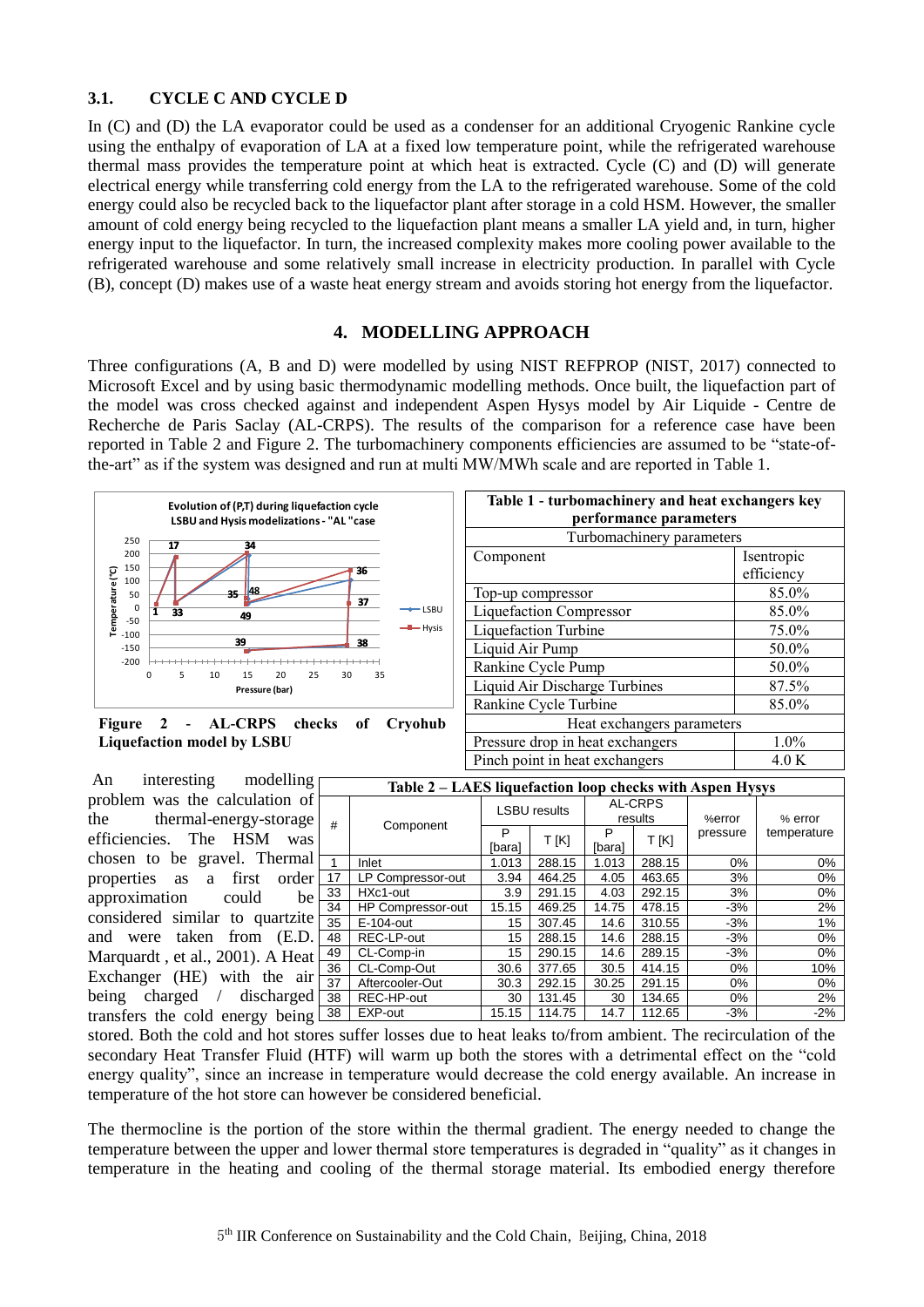becomes less and less "re-cyclable" in the LAES system at a later stage. In fact, it is "crystalized" in the thermal gradient at variable temperatures despite being supplied at constant temperature. The recycling of the hot/cold energy stored at a variable temperature is difficult and of little practical use in both the liquefaction and energy recovery process. Therefore, all the energy stored within the thermocline has conservatively been considered lost.

To account for the cold energy production, a Coefficient Of Performance (COP) was calculated as described in (Cleland, 1994) for each of the cold energy streams being produced. These cold energy streams are recovered from the LA evaporator and downstream of the turbines whenever possible. In fact, for high discharge pressures and/or low temperature energy recycling, the turbines outlet temperature may go below the ambient temperature and provide some useful cold energy output that can be made available to the refrigerated warehouse. All energies have been measured in kWh of electricity equivalent. Therefore, the RTE has been calculated as an equivalent electrical energy output / the electrical energy input. Overall, the formula used was as follows:

$$
RTE = \frac{\sum ELEnergy Out + \sum ColdEnergy / COP}{\sum ELEnergy In}
$$
 Eq.(1)

Where:

 $El. Energy Out = Electrical Energy Output$  $\text{Gold Energy} = \text{Gold Energy Output}$  $COP = Coefficient Of Performance$  $El. Energy In = Electrical Energy Input$ 

The charging and discharging time was considered constant at 10 h and 2.5 h respectively. This approximates the current electricity tariffs bands in Europe. Different countries, even within the EU may have different tariffs and energy policies, but, broadly, it is a reasonable assumption.

# **5. SYSTEM WIDE PARAMETRIC ANALYSIS**

The CryoHub system models were used to run a series of parametric analyses aimed at providing the driving parameters to achieve a high RTE with currently available turbomachinery and heat exchangers. A parametric analysis was done considering:

- 3 different cycles for a CryoHub system: Cycles (A) , (B) and (D)
- Variable LA storage pressure between 2 and 36 bara
- Variable liquefaction cycle maximum pressure before expansion takes place and the cold stream reaches the LA storage pressure. The maximum pressure of the liquefaction system was set to 180 bara and the maximum pressure ratio was set to 30:1; while the minimum pressure ratio was set at 2:1.
- Variable discharge pressure between 100 bara and the LA storage pressure (avoiding having a LA pump)

The results of the parametric analysis are reported in [Figure 3](#page-4-0) to [Figure 8.](#page-5-0) There is a general benefit in aiming for higher pressures at the inlet of the liquefaction turbine as it increases the PR, the temperature drop and the LA yield.

The RTE strongly depends on the pressure ratio in the liquefaction cycle considered. But, technical talks with Air Liquide Centre de Recherche de Paris Saclay (AL-CRPS) stressed the fact that most heat exchangers in the cryogenic industry operate at relatively low pressures. Therefore, the maximum pressure was fixed at 180 bara and the maximum pressure ratio was fixed at 30:1 in order to match what was "readily available" on the market. The pressure ratio across the liquefaction turbine was consequently a function of the LA storage pressure with an upper limit set at 30:1.

## **5.1. Results**

Comparing [Figure 3](#page-4-0) and [Figure 6](#page-5-1) for a standalone system [Cycle (A)], there was a significant RTE penalty in applying a low LA storage pressure. This was due to the combined effect of the increase in the liquefaction temperature and hot energy storage temperature that takes place with increasing LA storage pressure. Additionally, the COP of the liquefaction system increased in parallel with a decrease in enthalpy change needed for liquefaction to take place at higher pressures.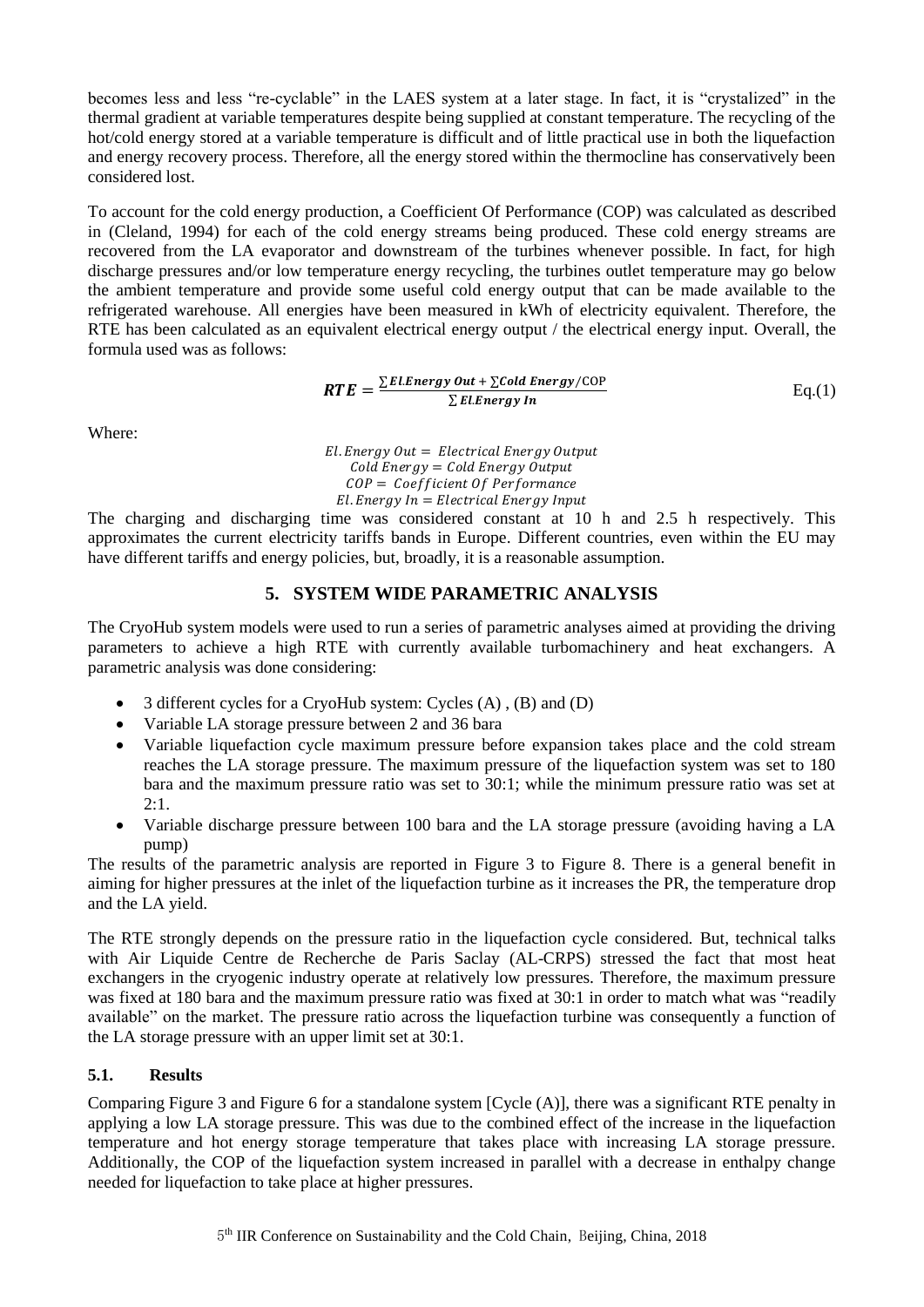In [Figure 3](#page-4-0) and [Figure 6](#page-5-1) the effect of increasing the LA discharge pressure had a generally positive effect on the RTE in a standalone configuration [Cycle (A)]. This was true up to the point where the increase in LA discharge pressure did not achieve a net positive energy yield in the discharge turbines and cold energy recovery circuit. As the discharge pressure increased, the enthalpy change the LA decreased dramatically, with a direct reduction of the cold energy recovered. This effect is presented in [Figure 9](#page-5-2) [Cycle (A)] and [Figure](#page-5-3) 10 [Cycle (B)] at 36 and 2 bara LA storage pressure respectively. The evaporator, the cold energy recovery and the liquefaction plant of cycle (A) and (B) are identical. Therefore, the two plots are directly comparable.

In [Figure 4](#page-4-1) and [Figure 7,](#page-5-4) in cycle (B) the supply of high grade waste heat at 800 ºC achieved a higher energy output from the turbines, especially at high LA discharge pressures. The amount of specific cold energy recycled was constant compared to cycle (A) while the energy output and, conversely, the RTE is higher. This was true across the entire range of LA storage pressures. However, this was particularly noticeable at low LA storage pressures and low pressure ratios across the liquefaction turbine. One would expect that a lower pressure ratio and LA yield would impact the RTE significantly. Nevertheless, the increase in RTE was due to the constant LA specific cold energy recycle and the reduced energy input into the liquefaction compressor and top-up compressor. Furthermore, the increase in specific cold energy recycling without the penalty of a not having enough hot energy recycling from the liquefaction compressors stages, "artificially" raised the RTE of the LAES system.

Thermodynamically, reducing the specific cold energy recycling increased the energy input in the liquefaction plant and therefore tended to reduce the RTE. This was true in general but in particular when considering Cycle (C). Therefore, the integration of the waste heat stream in Cycle (D) was considered. This choice was justified in light of the previous results achieving a better RTE in Cycle (B) than in Cycle (A). Analysing Cycle (D) performances, in [Figure 5](#page-5-5) and [Figure 8](#page-5-0) there was a much lower RTE for equal LA discharge pressures when compared to Cycle (B). The effect was exacerbated at low LA storage pressures. The reason for this was that the Cryogenic-Rankine cycle energy output did not make up for the loss in high grade cold energy recycled back to the liquefaction plant. At the same time, the increase in LA storage pressure was found to be beneficial in terms of the liquefaction system COP. Since Cycle (C) is thermodynamically bound to achieve lower RTE than cycle (D), further modeling into Cycle (C) was not justified for the purpose of this paper.

For some of the lowest pressure ratios across the turbine in the liquefaction loop, the processed mass-flow was not able to be liquefied. Therefore, since no convergence was reached, those data points were omitted from this discussion.



<span id="page-4-0"></span>**Figure 3 - Standalone CryoHub RTE performance at 36 bara LA storage pressure and varying LA discharge pressure**



<span id="page-4-1"></span>**Figure 4 - Heat recovery CryoHub RTE performance at 36 bara LA storage pressure and varying LA discharge pressure**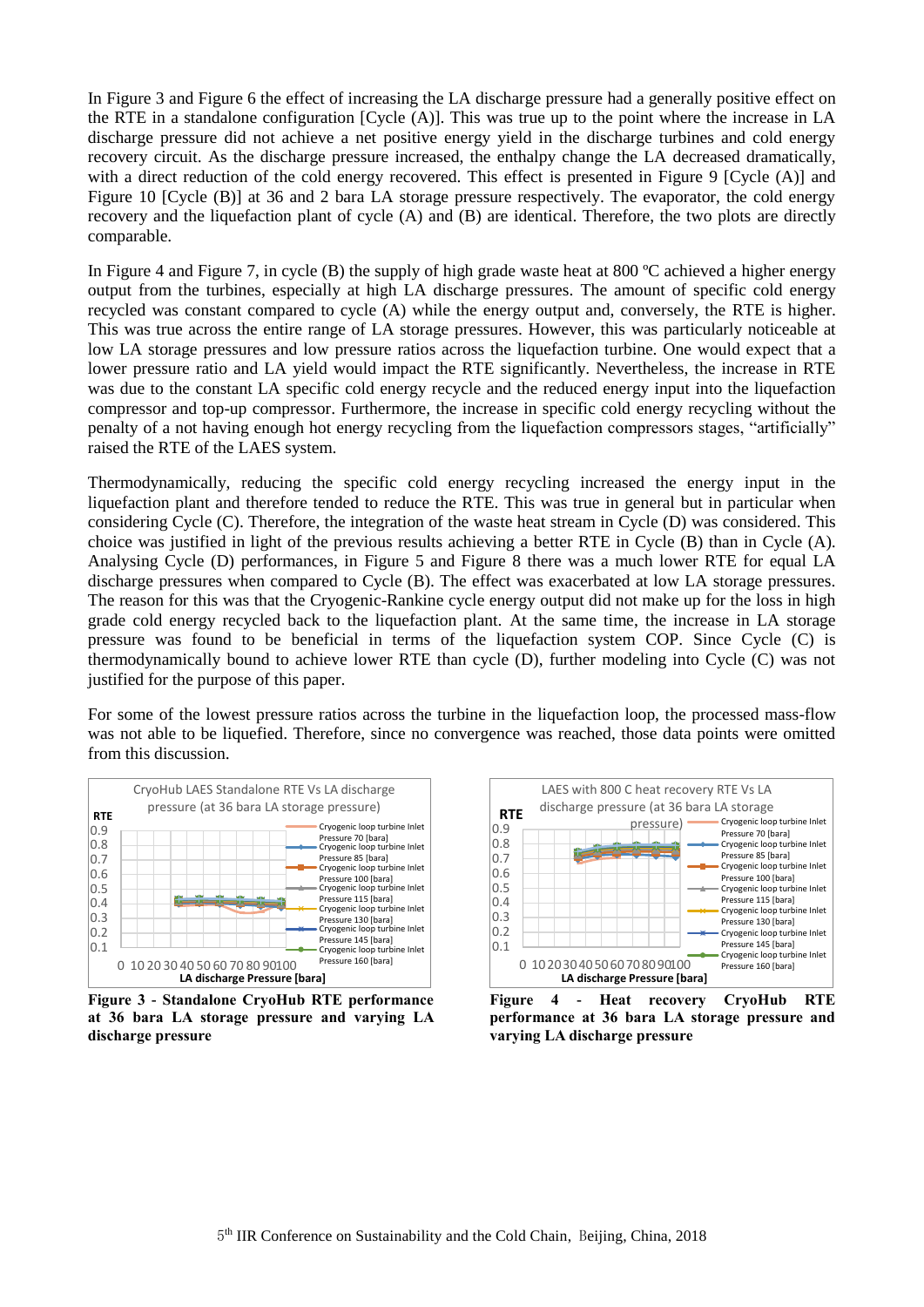

<span id="page-5-5"></span>**Figure 5 – Heat recovery and Cryo-Rankine cycle CryoHub RTE performance at 36 bara LA storage pressure and varying LA discharge pressure**



<span id="page-5-1"></span>**Figure 6 - Standalone CryoHub RTE performance at 2 bara LA storage pressure and varying LA discharge pressure**



<span id="page-5-4"></span>**Figure 7 - Heat recovery CryoHub RTE performance at 2 bara LA storage pressure and varying LA discharge pressure**



<span id="page-5-0"></span>**Figure 8 – Heat recovery and Cryo-Rankine cycle CryoHub RTE performance at 2 bara LA storage pressure and varying LA discharge pressure**



<span id="page-5-2"></span>**Figure 9 - CryoHub LAES Cycle (A) specific LA energy recycle performance at 36 bara LA storage pressure and varying LA discharge pressure**



<span id="page-5-3"></span>**Figure 10 - CryoHub LAES Cycle (B) specific LA energy recycle performance at 2 bara LA storage pressure and varying LA discharge pressure**

# **6. DEMONSTRATOR DESIGN OUTLINE AND PREDICTED PERFORMANCES**

The CryoHub demonstrator has been subject to a series of technical and budgetary constraints that somewhat reduced the scope of the demonstrator.

The main constraint was the cost of procuring a liquefaction plant to be coupled with the LA discharge cycle. This was found to be too expensive and was a significant factor affecting design choices downstream. The hot storage could not be implemented and therefore, the aim changed to demonstrate as much cooling capacity as could be delivered. Instead of liquefaction, the cryogen will be transported on-site when needed.

A second constraint consisted of a reduced discharge pressure compared to what the model showed would be ideal. This was mainly due to the use of existing hardware designed for pressures up to 20 bara. The maximum discharge pressure was set to 15 bara, with the option of using a pressurized tank that avoided the need for a cryogenic pump to increase the LA pressure.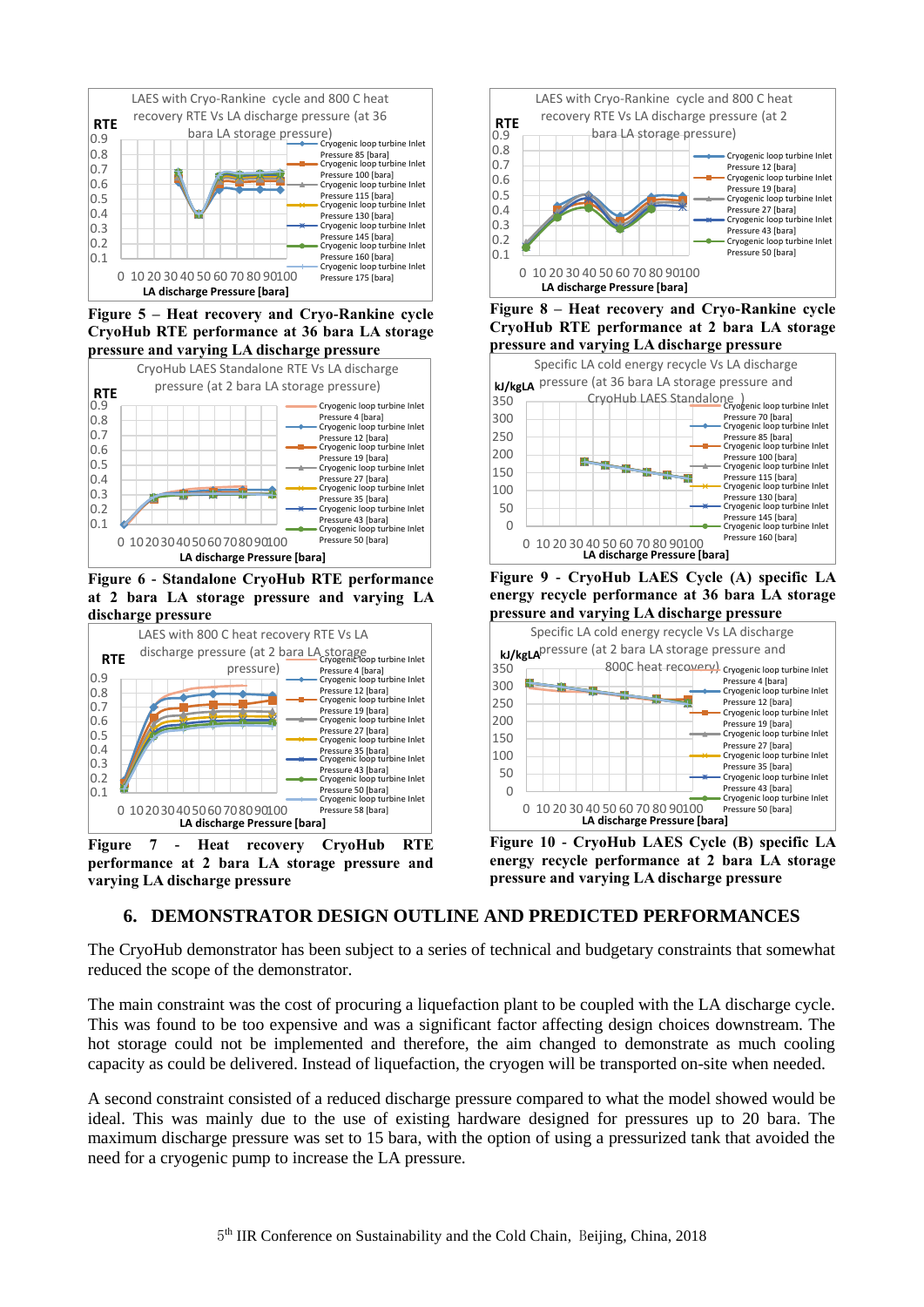A third constraint came from the turbine supplier and consisted of a minimum working fluid temperature of - 50 ºC. This set the minimum number of stages to 3 with inter-stage heating to -7.5ºC. The ideal scenario would see an increased number of stages, but budgetary constraints again limited the possible design choices.

The LAES system being deployed is schematically shown in [Figure 11.](#page-6-0) The Liquid Nitrogen (LN2) tank will feed the discharge and power generating cycle. The LN2 will be evaporated and the cryogenic energy either stored or used in the warehouse either directly (via evaporators), or indirectly (via a secondary coolant loop). The turbines will be fed at -7.5ºC and additional cold energy will be recovered from the outlet flow after each stage. Electrical energy output from the turbines will be transformed to standard main frequency and fed to the refrigerated warehouse to be used onsite.

[Figure 12](#page-6-1) shows the results of the parametric analysis run on the CryoHub configuration being deployed. The system will lack a liquefactor. But if it were available, the demonstrated RTE would be between 20% and 26% depending on the LN2 storage pressure and



<span id="page-6-0"></span>**Figure 11 - CryoHub demonstrator P&ID**



<span id="page-6-1"></span>**Figure 12 - CryoHub LAES demonstrator RTE performance at 15 bara LA storage pressure and varying LA discharge pressure**

discharge turbines performance; while the thermal energy store efficiency has been predicted to be around or above 88%. Therefore, the equivalent RTE performance calculated for the CryoHub standalone LAES as it is being deployed is predicted to be above previous RTEs reported in Morgan*, et al.* (2014).

A previous LAES demonstrator by Highview claimed a cold-energy-storage efficiency of around 50% Morgan*, et al.* (2014). However, during the CryoHub project, the thermal energy storage has been the result of very detailed design and development activities. New IP has been created and will be distributed after extensive field testing and model validation. Being able to recover close or above 90% of the cryogenic energy stored has been recognized to be a key enabler for LAES systems by Morgan*, et al.* (2014). Therefore, the thermal energy store testing in a real-life industrial environment is likely to provide new and innovative insights on how the challenges associated with LAES feasibility could be tackled.

#### **7. CONCLUSION**

In conclusion, the current paper has presented the results of various parametric analyses run as part of the CryoHub system development. The outline and predicted performance of the demonstrator have been presented and assessed against key performance indicators. The RTE of the demonstrator has been predicted to be above previous LAES systems already developed. The equivalent RTE performance calculated for a CryoHub standalone LAES is predicted to fall within the 20-26% range. The cold energy recovery subsystem is predicted to achieve efficiency above 88%. This will constitute a key technological enabler for any LAES technology to be commercially viable in the future.

#### **8. ACKNOWLEDGMENTS**

The CryoHub project has received funding from the European Union's Horizon 2020 Research and Innovation Programme under Grant Agreement No 691761. The authors acknowledge the contributions of all partners working within the CryoHub project. Their contribution and support in countless formal and informal conversations formed the basis for part of the work presented.

#### **9. ACRONYMS AND NOMENCLATURE**